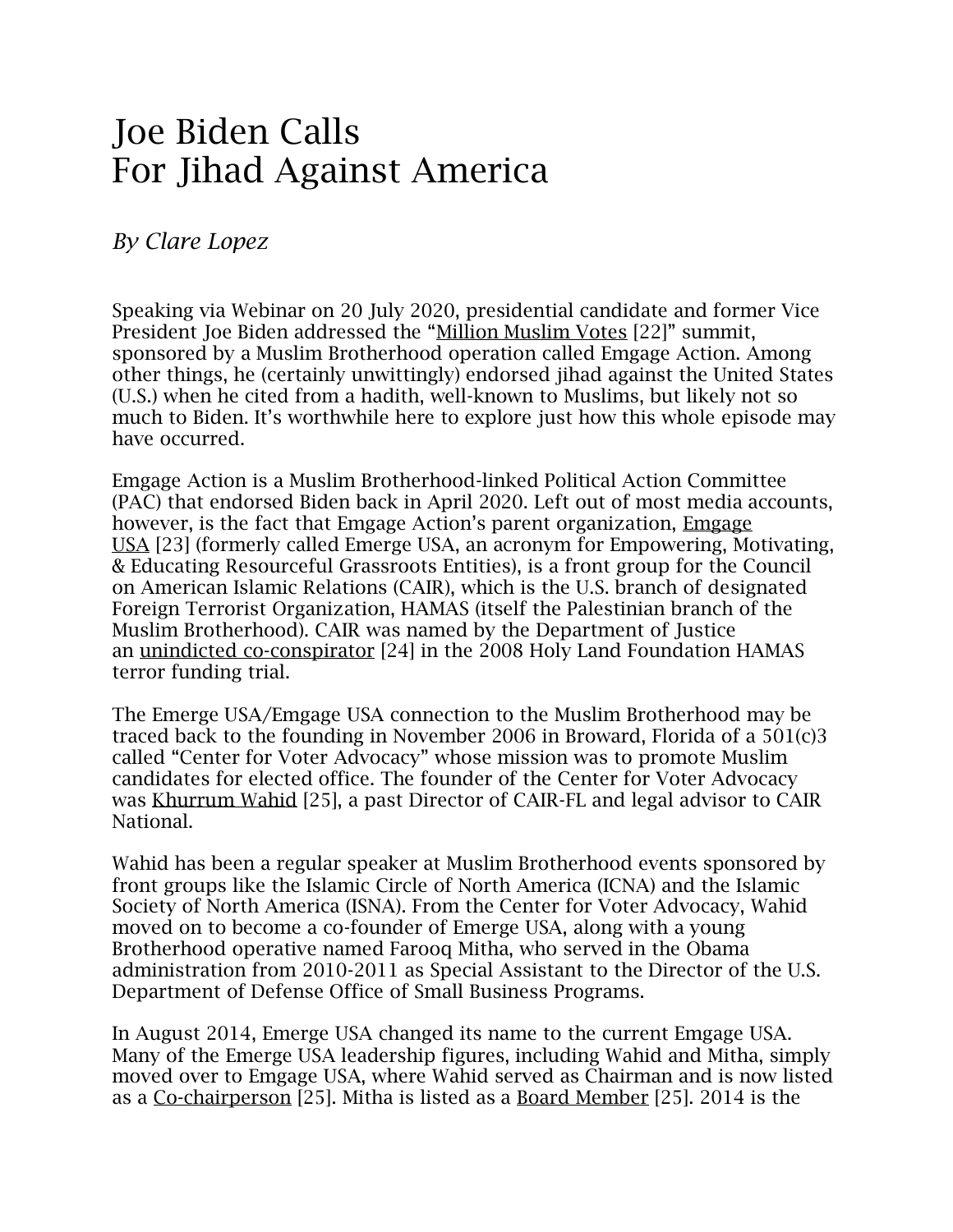year that the Muslim Brotherhood (under the aegis of the Turkish AKP, or Justice and Development Party) formed its first political umbrella group in the U.S., the USCMO [\(U.S. Council of Muslim Organizations](https://uscmo.org/index.php/home-version-10-2/) [26]). Emgage is one of the USCMO's key members.

So, to recap this dizzying sequence of linkages (yes, it is done deliberately to obscure the connections): first, there was the Muslim Brotherhood. Then, HAMAS. The U.S. branch of HAMAS is CAIR, founded in 1993. Through the continuing leadership figure of Khurrum Wahid, we can trace from CAIR, to the Center for Voter Advocacy, to Emerge USA, and now to Emgage USA. It is Emgage USA via its Emgage Action PAC that endorsed Joe Biden and featured him as speaker at the 20 July 2020 online summit. Biden's senior advisor, Farooq Mitha, sits on the Board of Emgage USA, a key member organization of the Muslim Brotherhood's U.S. political group, the USCMO.

At that summit, Biden mindlessly quoted from a well-known hadith [177] 78 – (49) by Sahih Muslim, one of the two most authoritative of all hadith collectors. [David Wood](https://www.youtube.com/watch?v=iOhjQ9qoVJw) [27] produced an excellent video about that hadith, explaining exactly what it says and what it means. This is the hadith itself:

*"Whoever among you sees an evil action, let him change it with his hand (by taking action), if he cannot, then with his tongue (by speaking out); and if he cannot, then with his heart (by hating it and feeling it is wrong), and that is the weakest of faith."* 

According to this hadith (and another follow-on one as well), true believing Muslims are obligated to "strive" with hand, tongue, and heart against those who fail to obey Allah's commandments, encoded in Islamic Law, or shariah. It does not matter if those failing to obey are Muslims or not: shariah is meant for the entire world, like it or not.

We know the Arabic word for "strive" as "jihad". Jihad to impose and enforce shariah includes kinetic warfare to terrorize unbelievers (think al-Qa'eda), subversion (think the Muslim Brotherhood), promotion of Shariah Compliant Finance (think the U.S. Treasury Department), and information operations (think *taqiyya* by posers who only pretend to oppose shariah). Amputation, beheading, crucifixion, execution for adultery, apostasy, and homosexuality, flogging, and sex slavery are all part of Islamic Law.

Every informed Muslim listening to Joe Biden understood that he was encouraging them to wage jihad against non-believing Americans. We can be fairly certain that Biden had no idea what he was actually saying, but just as certain that Muslims listening now know he can be made to say whatever they would like to hear. This is incredibly dangerous.

On a final note, then, we need to ask how this segment found its way into Biden's speech. Which advisor, which speechwriter made sure that hadith came